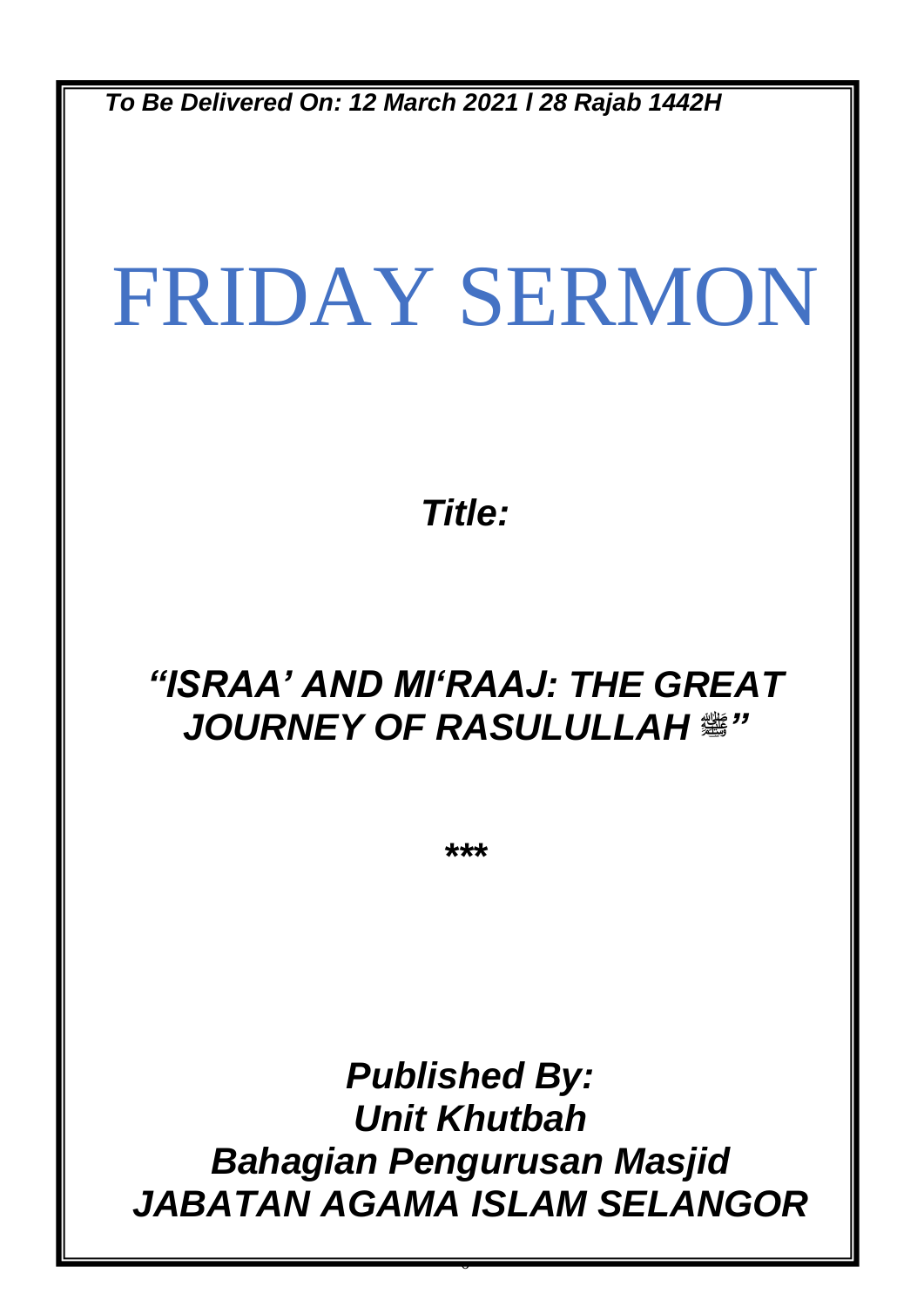

.<br>با ن<br>ا اَلْحَمْدُ لِلَّهِ الْقَائِل: سُبْحَـٰنَ ٱلَّذِىٓ أَسۡرَىٰ بِعَبۡدِهِۦ لَيۡلَا مِّنَ و<br>و ْ<br>م  $\overline{\phantom{a}}$ ֦֧֦֧֦֧֦֧֦֧֦֧֦֧֜֜֜֜֓֓<br>**֡**  $\overline{\phantom{a}}$  $\frac{1}{2}$ ֦֧֦֧֦֧֦֧֦֧֦֧֦֧֦֜֜֜֜֓֓֟֓֟֓֟֓֟֓֟֓֟֓֟֓֟֓֟֓֟֓֟֓֟֓<br>֧֛֜֜֜֜֜֜֜֜֜ ء<br>م ا<br>ا  $\lambda$  $\overline{\phantom{a}}$  $\tilde{\mathbf{t}}$ ب<sub>َ</sub>دِهِۦ لَيۡ  $\ddot{\phantom{0}}$  $\frac{1}{2}$ ِ<br>سُرَىٰ بِعَ ِ<br>ج أ ِي بة<br>1 سُبْحَـٰنَ ٱلَّذِ  $\ddot{\phantom{0}}$ و<br>م ?<br>? ۥ ِمن ه و<br>لم  $\tilde{\cdot}$ و لِنُرِيَ ُو و<br>لھ .<br>أ وْلُهُ  $\frac{1}{2}$  $\tilde{\phantom{a}}$ ا ح  $\ddot{\cdot}$ ن ك ر<br>م ِ<br>س ۔<br>ر َٰ ِ<br>پ ِي ب بة<br>1 ُقۡصَا ٱلَّذِ  $\frac{1}{2}$ -<br>د ځ سُجِدِ الاَ  $\ddot{\phantom{0}}$  $\frac{1}{2}$ م ٱل ہ<br>ا .<br>آ َِل اِم إ َ ر ِ<br>د ر<br>ا سُجِدِ الحَ  $\ddot{\phantom{0}}$  $\frac{1}{2}$ م ٱل ہ<br>ا و<br>ج و<br>لمو **ه** و<br>لھ بة<br>في ِن إ ج<br>آ ا  $\ddot{\cdot}$ تِن َٰ ِ<br>م اي  $\tilde{\cdot}$ ءَايَـٰتِنَا إِنَّهُو هُوَ السَّمِيعُ الْبَصِيرُ <u>و</u>  $\overline{\phantom{a}}$ ہ<br>1 وَ ٱلسَّمِيعُ ٱلۡبَصِيرُ(١١ و<br>و 1 ع<br>تم ِ<br>پنج  $\frac{1}{\epsilon}$  $\sum_{i=1}^{n}$  $\ddot{\mathbf{z}}$ 

الا<br>ا .<br>أَشْهَدُ أَنْ لَّا إِلَهَ إِلاَّ اللَّهُ وَحْدَهُ لاَ شَرِيكَ لَهُ وَأَشْهَدُ أَنَّ مُحَمَّدًا ំ<br>• و<br>ا ر<br>زار ْ ં<br>ત  $\frac{1}{2}$ ً<br>أ ت<br>م  $\frac{1}{2}$ انہ ،<br>ا ر<br>مړ ْ  $\tilde{\cdot}$ ر<br>ر ِ<br>پ  $\overline{\phantom{a}}$  $\ddot{\phantom{0}}$  $\sim$  $\frac{2}{\lambda}$ َ  $\frac{1}{2}$ المعالم عَبْدُهُ وَرَسُوْلُهُ. اَللَّهُمَّ صَلِّ وسَلِّم عَلَى سَيِّدِنَا مُحَمَّدٍ وَعَلَى آلِهِ ـ  $\overline{\mathbf{r}}$  $\frac{1}{2}$  $\tilde{\cdot}$ <u>لم</u> ن<br>م )<br>ጎ  $\ddot{\phantom{0}}$  $\frac{1}{1}$  $\overline{\mathbf{1}}$ ً<br>م  $\tilde{\mathbf{i}}$ لة<br>م ر<br>ر<br>ر ش<br>آ  $\mathbf{r}$ .<br>لم  $\frac{1}{\epsilon}$ ់<br>្ و<br>م  $\ddot{\phantom{0}}$  $\tilde{a}$  $\frac{9}{\lambda}$ و<br>ا ់<br>រ ً<br>م و*َص<sub>َ</sub>حْبِهِ <sub>ۦ</sub> أَجْمَعِيْنَ.* ْ  $\ddot{\phantom{0}}$ ់<br>(  $\tilde{a}$  $\tilde{\mathbf{r}}$ 

-<br>أَمَّا بَعْدُ، فَيَا أَيُّهَا الْمُسْلِمُونَ ُ<br>و ំ<br>រ  $\tilde{\cdot}$ لة<br>م ِ<br>پنج  $\frac{1}{1}$  $\frac{1}{2}$  $\ddot{\phantom{0}}$ }<br>ለ أَيُّهَا الْمُسْلِمُونَ اِتَّقُواْ اللَّهَ، أُوْصِيكُمْ وَإِيَّايَ بِتَقْوَى ِ<br>اس <sup>ہ</sup><br>• ें<br>ने  $\tilde{\cdot}$ ֦֧<u>֦</u>  $\ddot{\phantom{0}}$  $\frac{1}{2}$ ا<br>ا !<br>...  $\tilde{\cdot}$ ر<br>م ֦֧֦֧֦ ُ ؗ<br>ا **ہیں** الله .  $\ddot{\phantom{0}}$ ؾڤۏڹؘ  $\frac{9}{4}$ ا<br>ایر<br>جو ہ<br>ا اللّٰهِ فَقَدْ فَازَ الْمُ  $\ddot{\cdot}$  $\frac{1}{2}$ ْ  $\frac{1}{2}$  $\ddot{\cdot}$ 

قَالَ اللَّهُ تَعَالَى: ِ<br>ا َ  $\ddot{\phantom{0}}$  $\ddot{ }$ ر<br>1 َل ر<br>ہ اتِهِۦ و  $\ddot{\tilde{}}$ ق ت و<br>په ر<br>دو قی  $\tilde{\phantom{a}}$ ح ذَ قُوا اللَّهَ ْ بِ ور لتد<br>بد نُوا اڌّ <u>ہ</u><br>ا ُ  $\frac{1}{2}$ ام  $\tilde{\epsilon}$ ء ِينَ بة<br>1 ا الَّذِ ِ<br>م ه و<br>د سَ<br>ڊ ۔<br>ج  $\overline{\mathcal{L}}$ ِ<br>د ي  $\ddot{\cdot}$ سْلِمُونَ و  $\ddot{\phantom{0}}$ و<br>مم نتُم مَّ و<br>په ِ<br>ج أ  $\frac{1}{c}$ و بة<br>1 َِل إ ذ تَمُوثُنَّ إِلَّا وَأَنتُم مُّسۡلِمُونَ ۞ و<br>په و 2

#### **Dear blessed audience,**

Let us strive to increase our *imaan* (faith) and *taqwa* of Allah *Subhaanahu Wa Ta'aala*, by fulfilling all of His Commands and avoiding all of His prohibitions. May we all attain blissfulness in our lives in this world and in the Hereafter. The *khutbah* (sermon) today is titled *"ISRAA' AND* 

#### *MI'RAAJ: THE GREAT JOURNEY OF RASULULLAH*صلى الله عليه وسلم*."*

<sup>1</sup> al-Israa' 17:1

<sup>2</sup> Aal-'Imraan 3:102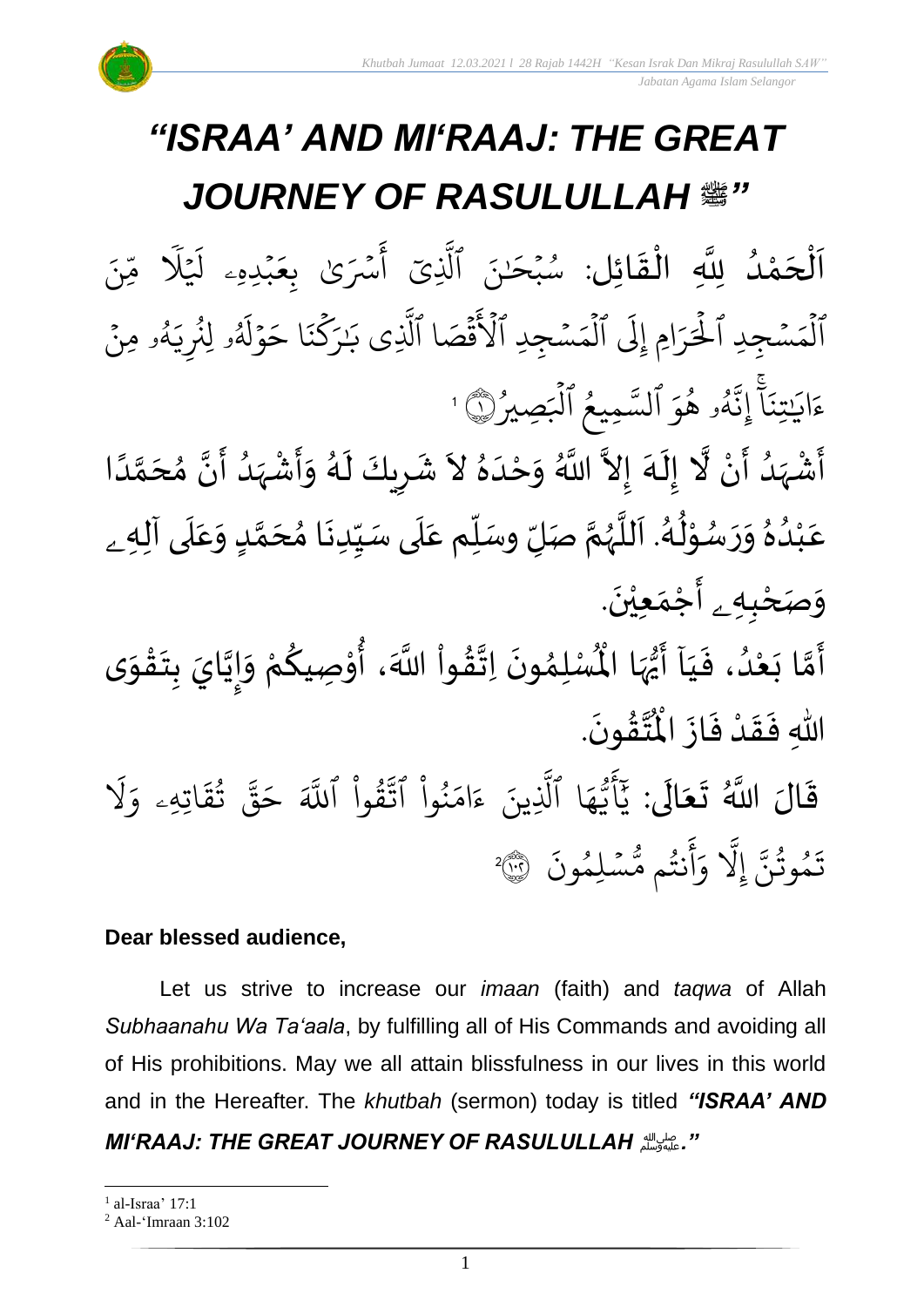

#### **Respected Muslims,**

As we are now in the sacred month of Rajab, the historical event of *al-Israa' wal-Mi'raaj* (the Night Journey and Ascension) is often mentioned every year. This is the proof of the power and greatness of Allah *Subhaanahu Wa Ta'aala*. It is also one of the *mu'jizah* (miracles) of Prophet Muhammad صلى الله عليه وسلم. According to ibn Mas'ood *radiyAllaahu 'anh*, the night journey of *Israa' Mi'raaj* took place one year before he صلى الله عليه وسلم made *hijrah* (migration) to Madeenah. This great event was recorded in the first verse of soorah al-Israa' that was recited at the beginning of the *khutbah*, which means:

*"Exalted is He who took His Servant by night from al-Masjid al-Haraam to al-Masjid al-Aqsa, whose surroundings We have blessed, to show him of Our signs. Indeed, He is the Hearing, the Seeing."*

#### **Dearest audience,**

In the journey of *al-Israa' wal-Mi'raaj*, Allah *Subhaanahu Wa Ta'aala* had revealed to Rasulullah  $*$  various secrets from the realm of this world and the Hereafter. Allah *Subhaanahu Wa Ta'aala* mentions in verse 18 of soorah an-Najm:

و<br>برک ۡب ك ِهِ ٱل و ہ<br>1 ں<br>د ب<br>ب ِ ِت ر َٰ ِ اي  $\tilde{\epsilon}$ ء َٰى ِمن <u>ہ</u> ِ<br>ج أ ِ<br>پ ر د ہ<br>ا  $\ddot{\phantom{0}}$ ق .<br>آ لَقَدْ رَآئِ مِنْ ءَايَتِ رَبّهِ الْكَبْرَئِ ۞

#### *"He certainly saw of the greatest signs of his Lord."*

During the event, Rasulullah  $\ddot{\mathcal{L}}$  was brought into the Divine Presence of Allah *Subhaanahu Wa Ta'aala*, hence commanded with the decree of the prescribed *salawaat* (prayers). This indicated that *salaah* (prayer) seems to be the main agenda, becoming a necessity in our lives.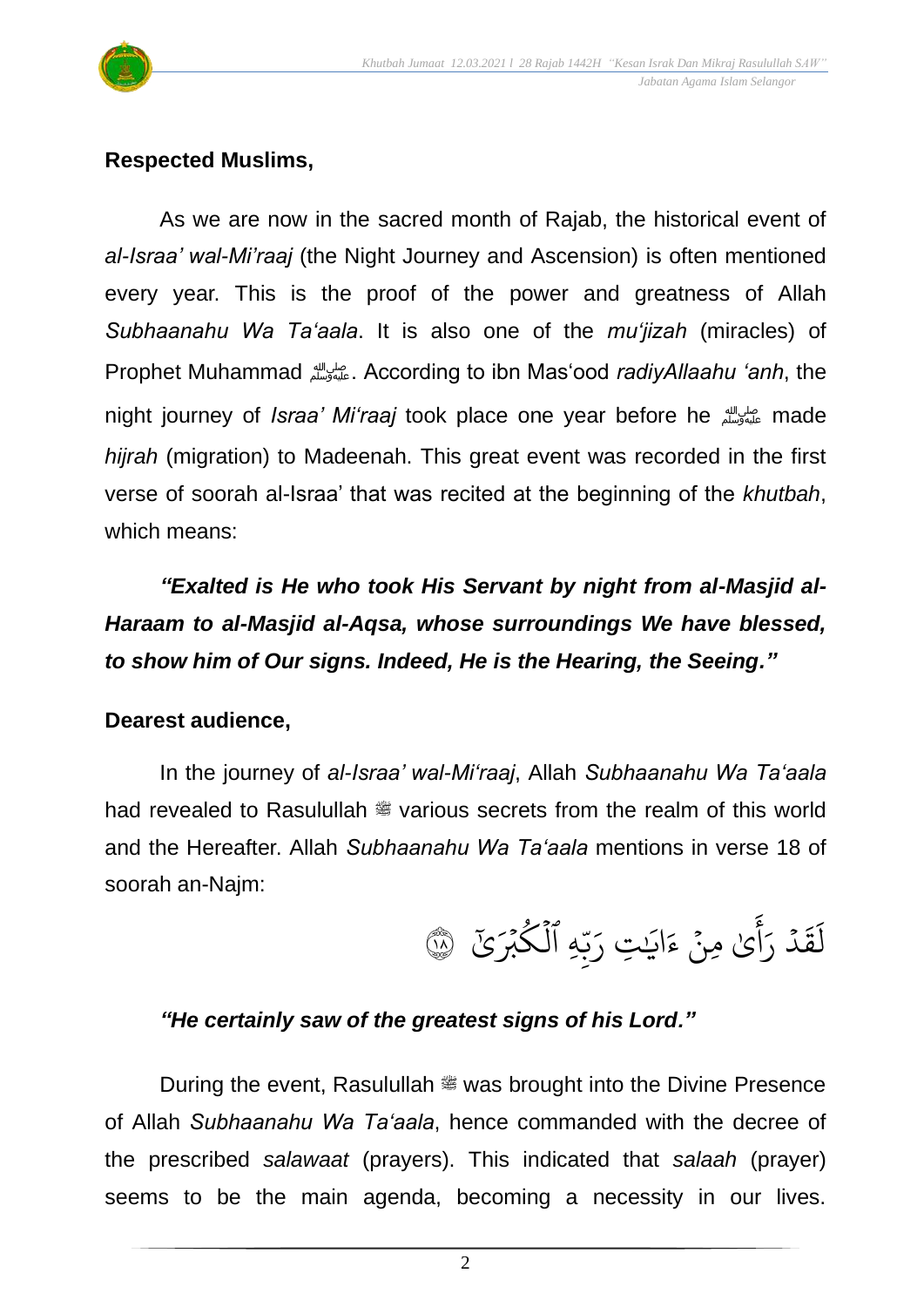

Furthermore, Allah *Subhaanahu Wa Ta'aala* had repeatedly commanded that we perform *salaah* in certain manners and He praised those that perform *salaah*, as mentioned in several verses of soorah al-Mu'minoon. Moreover, a special reward is conferred upon those that always safeguard their *salaah*, which is the reward of al-Firdaws, as He mentions in verses 9-11 of soorah al-Mu'minoon:

َ ون ُ افِظ َ ُ ُي ۡ ِهم تِ َٰ َ و َ ل َٰ صَ ۡ لَع ََ م ُ ه ِينَ ذ ٱَّل َ و ٩ َ ون ُ ث ِ َٰر َ و ۡ ٱل ُ م ُ ه ِكَ ئ ََٰٓ ل ْ و ُ أ ١٠ ِينَ ذ ٱَّل َ ون ِِلُ َٰ ا خَ َ فِيه ۡ م ُ ه ۡس َ و َ د ۡ فِر ۡ ٱل َ ون ُ ث ِ ر <sup>ي</sup> <sup>١١</sup> َ

*"And they who carefully maintain their prayers - Those are the inheritors. Who will inherit al-Firdaws. They will abide therein eternally."*

#### **Dear esteemed audience,**

According to Shaykh 'Abdul Haleem Mahmood *rahimahullaah*, the former *Shaykh al-Azhar* (the Grand *Imaam* or rector), there are several implications from the *Israa'* and *Mi'raaj* of Rasulullah  $\ddot{\mathcal{Z}}$ , among them:

1. The separation of those having weak belief, filled with *shakk* (doubts) from the Muslim *ummah* having solid *imaan* and rising.

2. The Muslims of Makkah had liberated their souls from all forms of material attraction, and ridding lustful desires from themselves purely for the sake of Allah *Subhaanahu Wa Ta'aala*.

3. The Muslims of Makkah became more patient and resilient in the wake of violence, oppression, and torture by the Mushrikeen (pagans) of Makkah, and it made their hearts purer in accepting the *qadr* (decree) of Allah *Subhaanahu Wa Ta'aala*.

3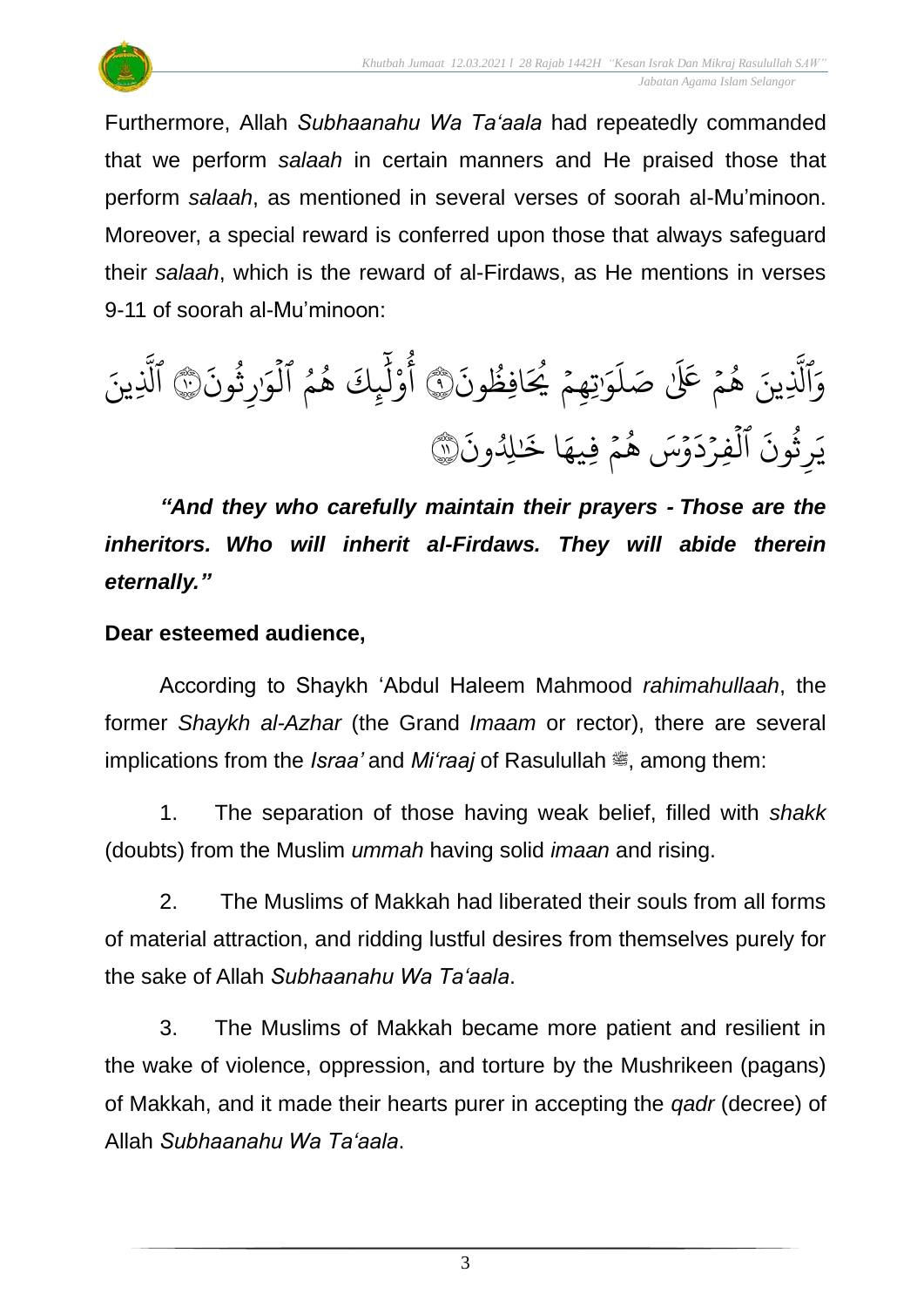

4. Their belief in Rasululllah <sup>22</sup> became solidified, accepting all of the teachings that he conveyed, that they were willing to leave their homeland and migrate to Madeenah, performing *jihaad* in upholding the *Shi'aar* (Symbols) of Islam, that Islam reaches us today.

#### **Dear blessed Muslims,**

The most special favor bestowed upon Rasulullah  $\ddot{\mathcal{F}}$  on the night that was full of *barakah* (blessings) is the *'ibaadah* (act of worship) of *salaah*. Such *'ibaadah* can foster strong relationship between the slave and his Creator. *Salaah* is a moment of pleading and complete self-devotion to Allah *Subhaanahu Wa Ta'aala*. Abu 'Ali ad-Daqqaaq *radiyAllaahu 'anh* said: "The status of *salaah* is akin to *Mi'raaj*. It is our relationship that is the closest to Allah *Subhaanahu Wa Ta'aala*."

Therefore, it is only befitting that the *salaah* is made with perfection, devoid of worldliness, free from the lust and desire, shielded from any *fitnah*, so that when we perform *salaah*, we have full *tawajjuh* (spiritual concentration and focus) unto Allah *Subhaanahu Wa Ta'aala*, that we will taste its delight and sweetness when directing our face towards Him. Such great significance upon *salaah* that it is deemed as the second pillar of Islam, after the *shahadatayn* (the two testimony of faith). In the *hadeeth* of 'Umar bin al-Khattaab *radiyAllaahu 'anh*, Rasulullah  $\stackrel{\text{{\tiny def}}}{=}$  said:

 $\overline{\phantom{a}}$ اَلْإِسْلَامُ أَنْ تَشْهَدَ أَنْ لَا إِلَهَ إِلَّا اللّهُ وَأَنَّ مُحَمَّدًا رَسُولُ ر<br>م  $\ddot{\phantom{0}}$ ً<br>أ ل<br>م  $\overline{\phantom{a}}$ ๋<br>ጎ ن<br>•  $\frac{1}{2}$  $\frac{1}{2}$ و<br>م تا<br>ا َ<br>ِم  $\tilde{\mathbf{r}}$  $\frac{1}{2}$  $\tilde{\mathbf{r}}$ ំ<br>•  $\frac{1}{2}$  $\frac{1}{1}$  $\frac{1}{2}$ ْ<br>;  $\frac{1}{2}$ ْ  $\frac{1}{2}$  $\frac{1}{2}$  $\frac{1}{1}$ ֦֧֦֧֦֧֦֧֦֧֦֧֦֧֜֜֜֓֓<br>֩֕֜֜֜֜֜֜֜֜֜֜֟֓֟ ن<br>پ اللّهِ، وَتُقِيمَ الصَّلَاةَ، وَتُؤْتِيَ الزَّكَاةَ، وَتَصُومَ رَمَضَانَ، وَتَحُجَّ ٍ<br>ٌ  $\frac{1}{2}$  $\tilde{\cdot}$  $\ddot{\phantom{0}}$  $\frac{1}{2}$  $\frac{1}{2}$  $\frac{1}{2}$ ر<br>در  $\frac{1}{2}$  $\frac{1}{2}$  $\frac{1}{2}$ ์<br>-<br>-ا<br>به<br>ب ់<br>៖ <sup>9</sup>  $\frac{1}{2}$  $\ddot{\phantom{0}}$  $\tilde{a}$ ا<br>ما ्<br>-<br>र ئہ<br>\*  $\frac{1}{2}$ ا<br>آ الْبَيْتَ إِنِ اسْتَطَعْتَ إِلَيْهِ سَبِيلًا <u>)</u> ْ  $\tilde{\mathbf{r}}$  $\frac{1}{2}$ َ ំ<br>រ  $\tilde{\mathbf{r}}$  $\ddot{\ }$ َ ំ<br>រ َ ֦֧֦֧֦֧֦֧֦֧֦֧֦֧֦֧֜֜֜֓֓<br>**֡** 

*"Islam is that you should testify that there is no deity worthy of worship except Allah and that Muhammad is His Messenger (* $\ddot{\text{m}}$ *), that you should observe the salaah, pay the zakaah, fast during*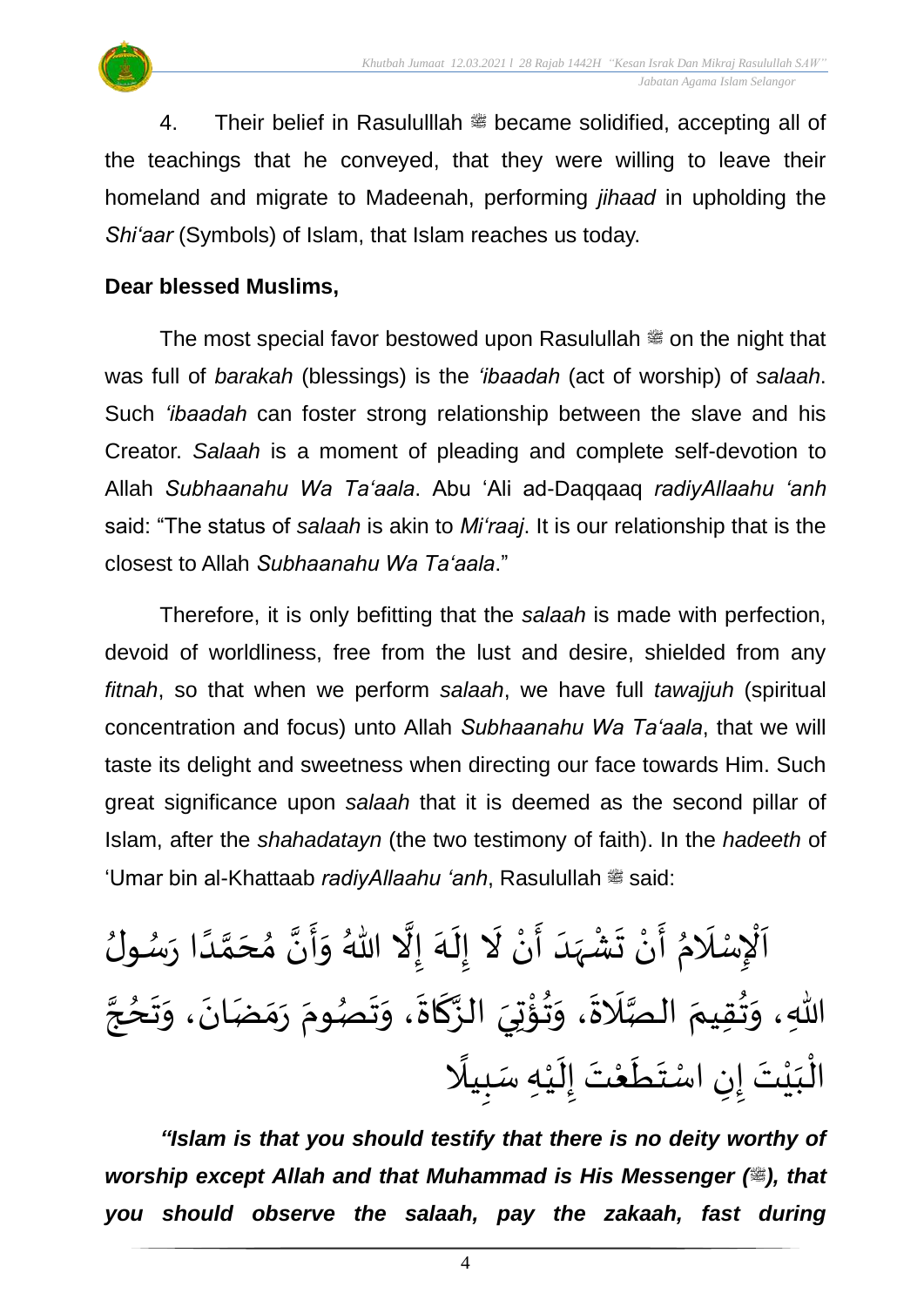

(Muslim)

Moreover, those that refuse to perform *salaah* are deemed as not having religion. According to ibn 'Umar *radiyAllaahu 'anhuma*, Rasulullah <sup>26</sup> said:

,<br>}<br>} وَلَا دِينَ لِمَنْ لَا صَلَاةَ لَهُ  $\tilde{\mathbf{r}}$  $\ddot{\phantom{0}}$  $\overline{a}$  $\tilde{a}$ ْ  $\mathbf{r}$  $\ddot{\phantom{0}}$  $\ddot{\phantom{0}}$ ِ<br>پنج  $\frac{1}{2}$ 

### *"And there is no religion for the one who does not perform salaah."*

(at-Tabaraani)

*Salaah* also will be the first *'ibaadah* to be questioned about on the Day of Judgment. According to the *hadeeth* of 'Abdullah ibn Qurt *radiyAllaahu 'anhu*, Rasulullah <sup>28</sup> said:

*"The first thing which a person will be held accountable for on the Day of Recompense is salaah. If it is complete, his entire actions would be complete and if it is incomplete, his entire actions would be lost."*

(at-Tabaraani)

#### **Dear respected audience,**

To end the sermon this time, let us altogether ponder upon the following recommendations so as to be used as guide in our lives:

1. It is *waajib* (obligatory) upon the Muslim *ummah* to have certainty that the miraculous event of *al-Israa'* and *al-Mi'raaj* was undertaken by Prophet Muhammad . both spiritually and physically.

5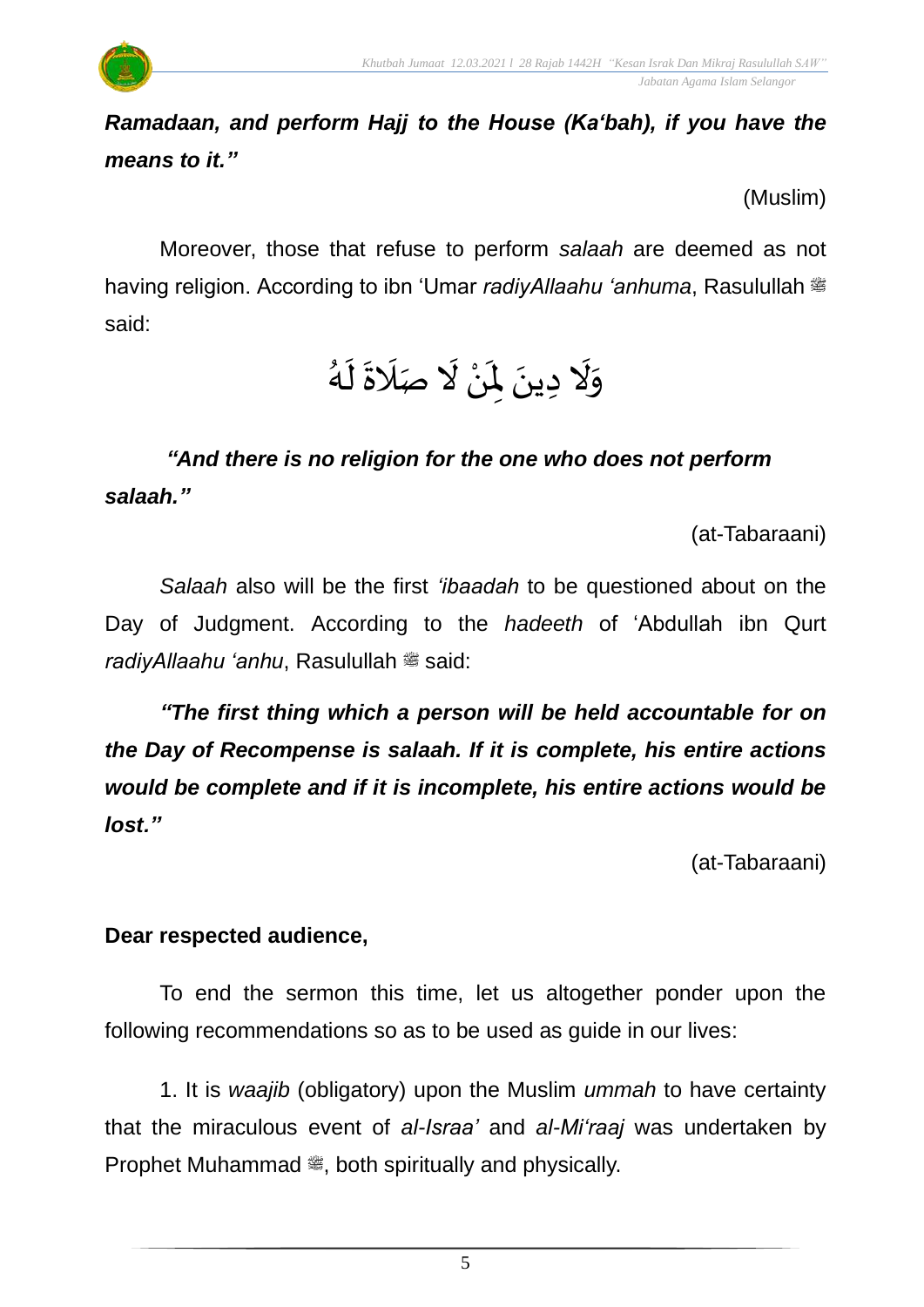2. The Muslim *ummah* must remain *istiqaamah* (steadfast) in performing the *'ibaadah* of *salaah* that was decreed by Allah *Subhaanahu Wa Ta'aala* during *al-Israa' wal-Mi'raaj*.

3. The Muslim *ummah* must fully acknowledge that *Israa'* and *Mi'raaj* is from the unseen matters that cannot be disputed by the human intellect.

و<br>په وذ ع و<br>م ِ<br>ج أ بِاللَّهِ بة<br>أ نَ الشَّيْطَانِ  $\ddot{\cdot}$ َللَّٰہِ مِ  $\frac{1}{2}$ يْط ْ رج<br>ش الشَّيْطَانِ الرَّجِيمِ ن<br>مت الر **€** بة<br>أ يَْبُ لِلَّهِ <u>و</u> ؚ<br>ٛ  $\ddot{\cdot}$ ا الغَ ہ<br>1  $\frac{1}{2}$ م بة<br>ج قَلَ إِذْ ہ<br>آ ور  $\ddot{\cdot}$ لِي فَ<br>-ۖ ں<br>ا ب<br>ب ن<br>د ِن ر ں<br>م ∝<br>مر وو<br>په ة  $\tilde{\cdot}$ اي  $\tilde{\zeta}$ ي<sup>ة</sup> عَ ہ<br>، ر<br>آ  $\mathcal{L}$ ِ<br>م ع .<br>آ نزِل و<br>م أ  $\tilde{\mathbf{v}}$ َل و  $\ddot{\phantom{0}}$ .<br>أ : ل قولون  $\frac{1}{\sqrt{2}}$ ر<br>په ِ<br>ا ر<br>به  $\frac{1}{c}$ و ْ ا  $\frac{1}{\alpha}$ ظرُو ُو  $\ddot{\phantom{0}}$ ٱنت  $\ddot{\cdot}$ فَٱنتَظِرُوٓاْ إِنِّي مَعَكُم مِّنَ ٱلۡمُنتَظِرِينَ  $\ddot{\phantom{0}}$ يِّنَ ٱلْمُنتَ و ہ<br>ا م م َك ع ر  $\frac{1}{2}$ ِ م  $\ddot{\cdot}$ نِي مَعَڪُم مِّنَ المُنتَظِرِينَ ۞ إ

*"And they say, "Why is a sign not sent down to him from his Lord?" So say, "The unseen is only for Allah [to administer], so wait; indeed, I am with you among those who wait.""*

 *(Yoonus 10:20)*

بَارَكَ اللّهُ لِيْ وَلَكُمْ فِي الْقُرْآنِ الْعَظِيْمِ، وَنَفَعَنِيْ وَإِيَّاكُمْ  $\frac{1}{2}$  $\ddot{\phantom{0}}$ ْ َ  $\ddot{\cdot}$  $\ddot{\phantom{0}}$  $\tilde{\cdot}$ ْ َ ْ ْ  $\frac{9}{4}$ ֦֧֦֧֦֧֦֧֦֧֦֧֦֧֜֜֜֜֓֓<br>**֡** ْ <u>ہ</u>  $\tilde{\mathbf{r}}$  $\frac{1}{2}$ ۠<br>ໍ لمحلح ْ ِ<br>م ن<br>• !<br>-<br>- $\tilde{\cdot}$ ْ بِمَا فِيْهِ مِنَ الآيَاتِ وَالنِّكْرِ الْحَكِيْمِ وَتَقَبَّلَ مِنِّيْ وَمِنْكُمْ ِ<br>م ْ  $\tilde{\cdot}$ ْ -<br>-<br>- $\sum$ ن<br>ا  $\frac{1}{2}$  $\frac{1}{2}$  $\tilde{\cdot}$ ٝ<br>ْ  $\overline{\phantom{a}}$ ֝֟֝֟֟֟֟֟֟֜֜֜֜<mark>֓</mark>  $\sum$ ؚ<br>م  $\frac{1}{2}$  $\frac{1}{2}$ ِ<br>پُ  $\ddot{\phantom{0}}$ ْ  $\frac{1}{2}$ . ़<br>१ تِلاوَتَهُ، إِنَّهُ هُوَ السَّمِيْعُ الْعَلِيْمُ ْ  $\frac{1}{2}$ ֦֧֦֧֦֧֦֧֦֟֜֜֜֜֜֜֜֜<br>֧ׅׅ֝֜֜֜֜֜֜֜֜֜֜֝֜֜֝֜<del>֛</del> ُ ំ<br>រ ا<br>ما  $\frac{1}{2}$  $\frac{1}{2}$ و<br>گ ن<br>•<br>•  $\frac{1}{2}$ .<br>१<br>1  $\ddot{\phantom{0}}$  $\frac{1}{2}$ ارا<br>ج ्<br>इ

۠<br>ؙ أَقُولُ قَوْلِيْ هَذَا وَأَسْتَغْفِرُ اللّٰهَ الْعَظِيْمَ لِيْ وَلَكُمْ وَلِسَاْئِرِ  $\frac{1}{2}$ ֦֧֦֧֦֦֧֝<u>֦</u> ُِ<br>و  $\ddot{\ }$  $\frac{1}{2}$  $\ddot{\cdot}$  $\overline{a}$ ំ<br>, لمح י<br>י  $\frac{1}{2}$ ر<br>ژ  $\sum$  $\tilde{\cdot}$ ْ <u>ہ</u>  $\tilde{\mathbf{r}}$  $\tilde{\cdot}$ ْ إ  $\ddot{\phantom{0}}$ ፟<br>፞ ري<br>لْمُسْلِمَاتِ، فَاسْتَغْفِرُوْهُ إِنَّهُ هُوَ الْغَفُوْرُ الرَّحِيْمُ ْ ان<br>م  $\frac{1}{2}$ י<br>י  $\frac{1}{2}$  $\ddot{\cdot}$ ر<br>ف  $\frac{1}{2}$  $\frac{1}{2}$ و<br>گ ن<br>•<br>•  $\frac{1}{2}$  $\frac{1}{2}$ ֦֧֦ **ہ**<br>د ِ<br>وف  $\ddot{\phantom{0}}$  $\frac{1}{2}$  $\frac{1}{2}$ ر۔<br>لْمُسْلِمِيْنَ وَالْمُ  $\frac{1}{2}$  $\ddot{\phantom{0}}$ ់<br>រ الْم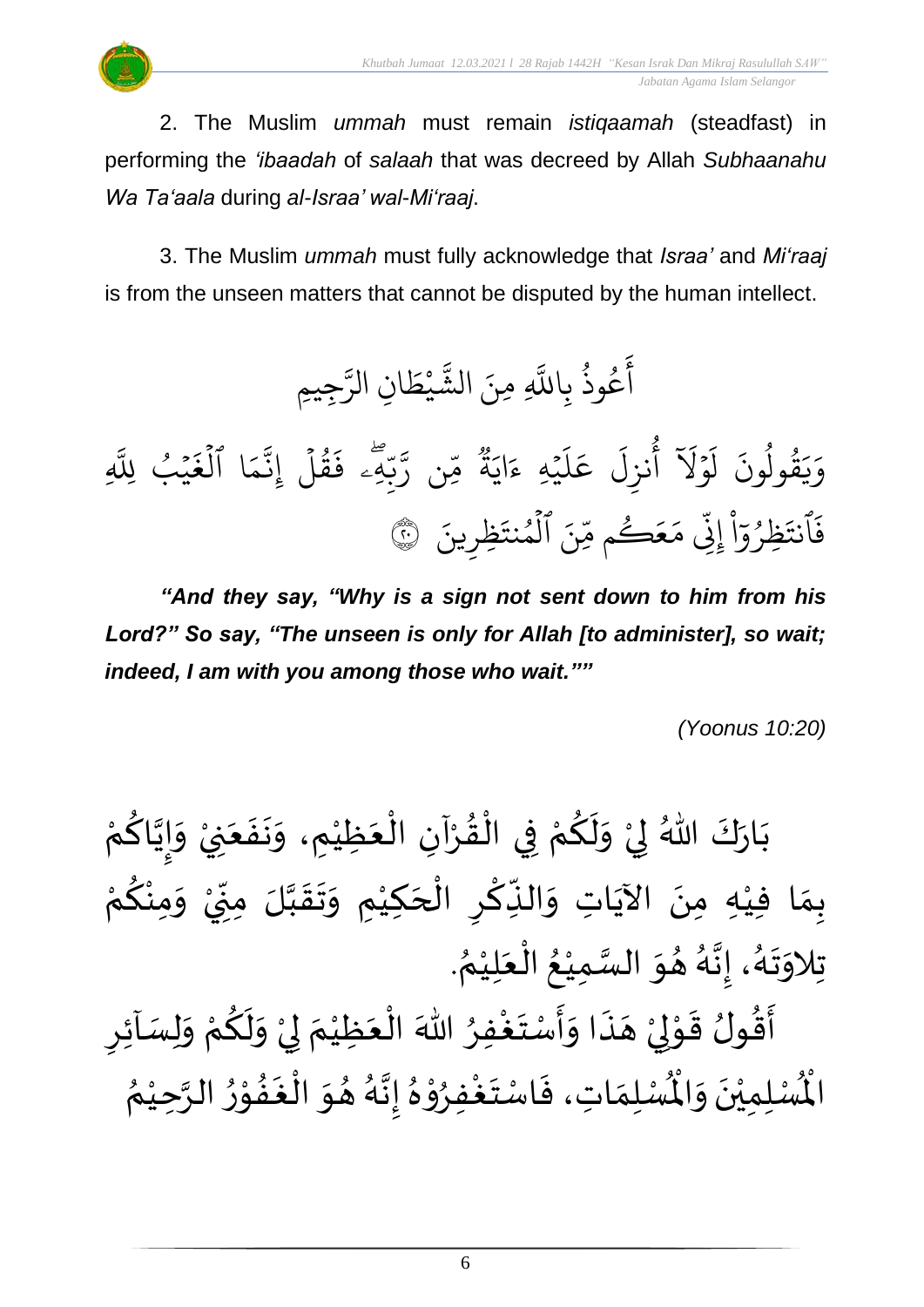

## **THE SECOND** *KHUTBAH*

للسلمِيْنَ، وَرَزَقَنَا مِنَ الطَّيِّبَاتِ  $\frac{1}{1}$  $\frac{1}{2}$  $\frac{1}{2}$ ان<br>ا  $\ddot{\phantom{0}}$ ्<br>;  $\frac{1}{2}$  $\ddot{\cdot}$  $\frac{1}{2}$  $\tilde{\cdot}$  $\ddot{\phantom{0}}$ ٝ<br>ا اَلْحَمْدُلِلَّهِ الَّذِيْ جَعَلَنَا مِنَ الْمُسْلِمِيْنَ، وَرَزَقَنَا مِنَ الطَّيِّبَاتِ.  $\ddot{\phantom{0}}$  $\ddot{\phantom{0}}$ َ<br>الم َ  $\ddot{\phantom{0}}$ ا<br>ا اتا<br>ا و<br>ا ំ<br>ត  $\overline{\phantom{a}}$ ْ  $\overline{\phantom{a}}$ ا<br>ا أَشْهَدُ أَنْ لَّا إِلَهَ إِلاَّ اللّهُ وَحْدَهُ لاَ شَرِيْكَ لَهُ، وَأَشْهَدُ أَنَّ ْ ر<br>پنج و<br>ا ر<br>زن ْ ِ<br>پ  $\tilde{\cdot}$  $\frac{1}{2}$ ै<br>जन्म تا<br>ج ر<br>آم  $\tilde{\phantom{0}}$  $\frac{1}{2}$ ِ<br>ا  $\tilde{\cdot}$ ا<br>به<br>• -<br>:<br>: بر<br>د  $\frac{1}{2}$ ْ  $\frac{1}{2}$  $\frac{1}{2}$ د<br>گ  $\tilde{\mathbf{r}}$ ْ  $\overline{\phantom{a}}$  $\frac{1}{2}$ مُحَمَّدًا عَبْدُهُ وَرَسُوْلُهُ. اَللَّهُمَّ صَلِّ وَسَلِّمْ وَبَارِكْ عَلَى سَبِّدِنَا  $\ddot{\phantom{0}}$  $\frac{1}{1}$  $\frac{1}{2}$ `<br>أ  $\frac{1}{2}$ ر<br>و  $\ddot{\phantom{0}}$  $\frac{1}{2}$ ْ ์<br>ข้  $\overline{r}$  $\tilde{\cdot}$ ن<br>م ر<br>ر<br>ر ا<br>آ  $\overline{\phantom{a}}$ و<br>گ  $\frac{1}{2}$ י<br>י و<br>م  $\frac{1}{2}$  $\frac{1}{2}$  $^{\circ}$ و<br>و ْ .<br>م ً<br>أ ت<br>م  $\overline{\phantom{a}}$ ر<br>م مُحَمَّدٍ وَعَلَى آلِهِ وَصَحْبِهِ وَمَنْ تَبِعَهُمْ بِإِحْسَانٍ إِلَى يَوْمِ <u>ل</u> ت<br>م  $\overline{\phantom{a}}$  $\frac{1}{2}$  $\overline{\mathbf{r}}$ .<br>م  $\tilde{\cdot}$ י<br>י ا<br>با<br>•  $\ddot{\phantom{0}}$ ل  $\frac{1}{2}$ ر<br>! ْ <u>د</u><br>-ْ ر<br>ر<br>ر  $\frac{1}{2}$  $\ddot{\phantom{0}}$ ْ  $\frac{1}{2}$ ์ $\overline{\phantom{a}}$ ْ  $\frac{1}{2}$ الدِّيْنِ. أَمَّا بَعْدُ، فَيَا عِبَادَ اللّهِ، اِتَّقُواْ اللَّهَ، أُوصِيكُمْ وَإِيَّايَ و<br>و ំ<br>រ  $\ddot{\ }$ ت<br>م  $\frac{1}{2}$  $\overline{\phantom{a}}$ ْ  $\frac{1}{\sqrt{2}}$ ن<br>•<br>• !<br>-<br>- $\frac{1}{2}$ ِ<br>ْ <u>ل</u> ُ ٔ<br>ا ،<br>پوءِ ن<br>\*  $\sim$  $\frac{1}{1}$ َ .  $\ddot{\phantom{0}}$ تقوْنَ ْ  $\frac{9}{4}$ ا<br>استقطا<br>جوا ُ<br>مو بِتَقْوَى اللهِ فَقَدْ فَازَ الْمُ  $\ddot{\cdot}$  $\frac{1}{2}$ ْ  $\frac{1}{2}$  $\frac{1}{2}$  $\frac{1}{2}$ ْ<br>پر  $\ddot{\ }$  $\ddot{\cdot}$  $\ddot{\phantom{0}}$  $\ddot{\phantom{0}}$ ِ<br>ج

ر<br>وَقَالَ اللّهُ تَعَالَى : إِنَّ ٱللَّهَ وَمَلّٰبٍكَتَهُو يُصَلُّونَ عَلَى ٱلتَّبِيَّ يَأَيُّهَا َ  $\frac{1}{2}$  $\tilde{\cdot}$ ه و<br>د نَ<br>ڊ  $\overline{\mathcal{L}}$ ِ<br>د ج<br>تنمي بد<br>ينجي .<br>ق عَلَى ٱلتَّ ون و<br>ا و<br>لمُو يُصَلُّ ُو و<br>لم  $\ddot{\phantom{0}}$ ت ر<br>م چکے<br>غ بر<br>آ  $\mu$  $\frac{1}{2}$ بر<br>م ِ<br>م و ذَ اللَّهَ ذ إِن و ِو<br>ِم ں<br>آ ل ِ<br>م بر<br>سد  $\frac{1}{\alpha}$ يُهِ وَ, ہ<br>م ر<br>آ  $\uplambda$ ِ<br>م ع وا ْ مُ سو<br>ا م<br>نُواْ صَلَّا ْ ُو<br>و  $\frac{1}{2}$ ام  $\tilde{\epsilon}$ ء ِينَ ذ الَّذِينَ ءَامَنُوا صَلُّوا عَلَيْهِ وَسَلِمُوا تَسْلِيمًا  $\frac{2}{3}$ ن<br>سليمًا ۔<br>د  $\ddot{\cdot}$ ت **ٔ** وا تُسْلِيمًا ۞ ا<br>آ مَسَّدِ الْمُهُمَّ صَلِّ وَسَلِّمْ عَلَى سَيِّدِنَا وَمَوْلاَنَا مُحَمَّدٍ سَيِّدِ الْمُرْسَلِينَ ۖ ْ<br>ْ ۲<br>ا  $\overline{r}$  $\frac{1}{2}$ ا<br>تا ..<br>ر<br>ر ب<br>آ ب<br>آ .<br>م  $\frac{1}{2}$ ة<br>م ِ<br>ا َ<br>م  $\overline{\phantom{a}}$  $\tilde{\phantom{a}}$ ֿ<br>י  $\frac{1}{2}$  $\frac{1}{2}$ و<br>پر ر<br>ما  $\ddot{\phantom{0}}$ ُْ سَيِّدِ الْمُ  $\frac{1}{1}$  $\frac{1}{2}$ َ وَارْضَ اللَّهُمَّ عَنْ أَصْحَابِهِ وَقَرَابَتِهِ وَأَزْوَاجِهِ وَذُرِّيَّاتِهِ أَجْمَعِيْنَ ٝ<br>ا  $\frac{1}{2}$ ِ<br>پ .<br>تا  $\frac{1}{2}$ ر ۔ ••  $\frac{1}{2}$  $\frac{1}{2}$ ْ  $\frac{1}{2}$  $\frac{1}{2}$  $\frac{1}{2}$ ا<br>پاک  $\frac{1}{2}$ ्<br>। ا<br>بنج ْ  $\frac{1}{2}$ انا<br>م و<br>ر اء  $\frac{1}{2}$ 

#### **Respected audience,**

Let us pray that our country is blessed and protected from all kinds of threats as well as the spread of Covid-19 pandemic. May it be eradicated effectively and swiftly. Have certainty that behind each darkness is light that will illuminate life. Therefore, please accept the government's recommendation to get vaccinated by registering our names through MySejahtera and SElangkah, or any other methods that will enable us to be vaccinated with vaccines approved by the Ministry of Health Malaysia.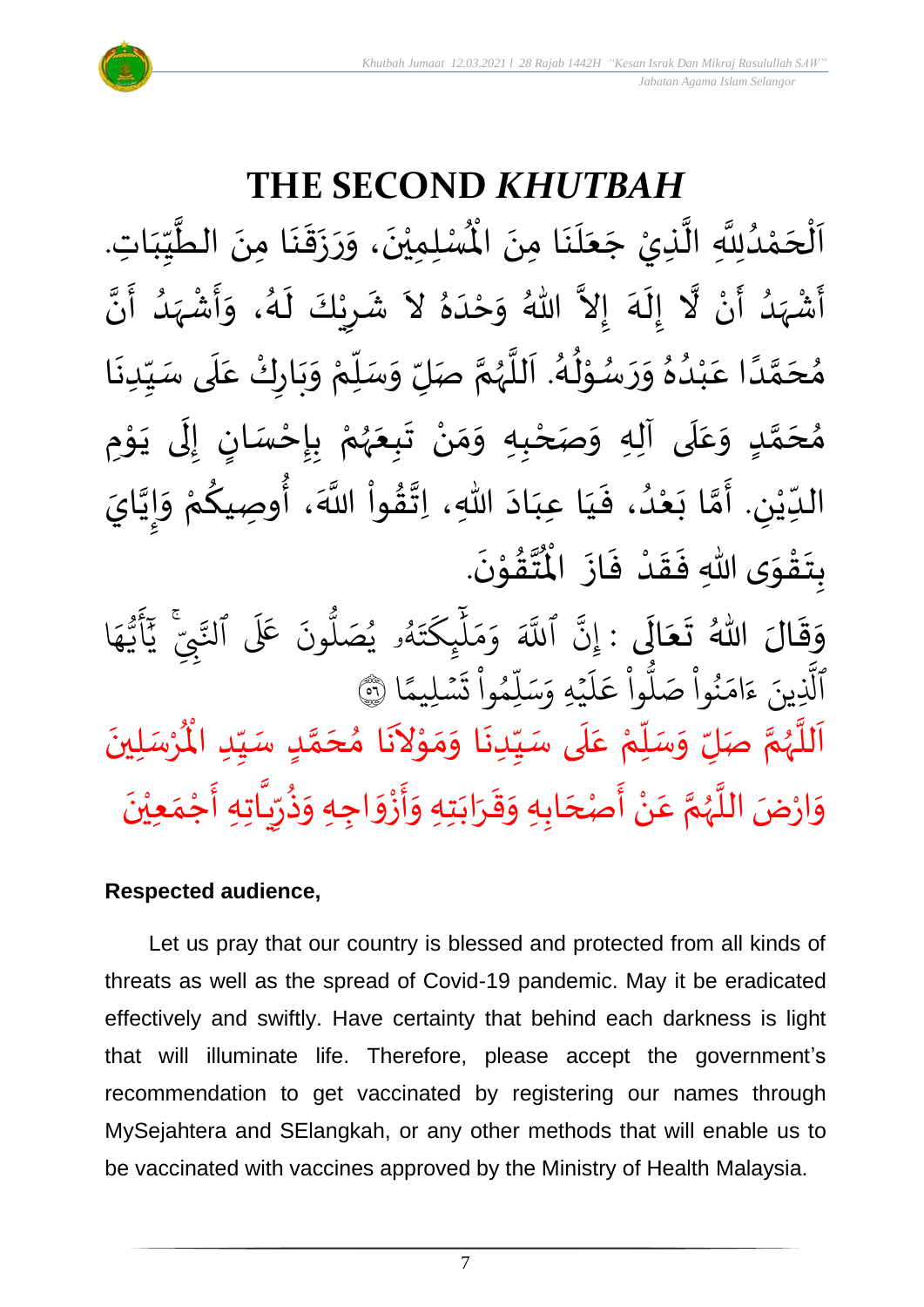May we be among the servants of Allah who are patient when afflicted with various diseases, disciplined in abiding by the SOP and the practice of the new norm in order to fight the Covid19 pandemic, for the sake of our own safety and the community.

 $\frac{1}{\sqrt{2}}$ ِ<br>لْمُسْلِمَ ِ<br>اَللَّهُمَّ اغْفِرْ لِلْمُسْلِمِيْنَ وَالْمُسْلِمَاتِ وَالْمُؤْمِنِيْنَ وَالْمُؤْمِنَاتِ  $\frac{1}{2}$  $\ddot{\phantom{0}}$ ់<br>**រ** ,<br>^ ់<br>( ِّ<br>و ن<br>م ر<br>ر<br>ر ا<br>آ  $\mathbf{r}$  $\ddot{\phantom{0}}$ ْ<br>با ر<br>مو ُؤْمِنِيْنَ ۖ وَالْمُ  $\frac{1}{2}$  $\ddot{\phantom{0}}$ ْ ْ<br>بِ  $\ddot{\text{r}}$ اتِ وَالْمُ  $\frac{1}{2}$ الأَحْيَاءِ مِنْهُمْ وَالأَمْوَات، إِنَّكَ سَمِيْعٌ قَرِيْبٌ مُجِيْبُ الدَّعَوَاتِ َ ֦֧֦֧֦֧<u>֦</u> --<br>ع ْ و<br>زړ ْ  $\frac{1}{2}$ י<br>م -<br>ع  $\ddot{\ }$ ِ<br>م ات<br>ا ُ ٝ<br>ْ  $\frac{1}{\lambda}$ ه<br>د ا ي ر ق  $\overline{\phantom{a}}$  $\frac{1}{2}$ ٌ ، إِنَّكَ سَمِيْعٌ ْ ا<br>با<br>:  $\frac{1}{2}$ وَيَا قَاضِيَ الْحَاجَاتِ. اَللَّهُمَّ إِنَّا نَسْأَلُكَ وَنَتَوَسَّلُ إِلَيْكَ بِنَبِيِّكَ  $\frac{1}{1}$  $\frac{1}{2}$ <u>ل</u><br>:  $\ddot{\phantom{0}}$  $\frac{1}{2}$ ْ َ<br>ا  $\frac{1}{2}$ ان<br>مر  $\frac{1}{2}$  $\ddot{\phantom{0}}$  $\ddot{\phantom{0}}$ َ<br>م ے<br>م  $\frac{1}{2}$  $\ddot{\phantom{0}}$ لة<br>\*  $\frac{1}{2}$ ن<br>م ر<br>ر<br>ر ا<br>ا َ  $\overline{\phantom{a}}$ ׁ<br>ו  $\frac{1}{2}$ ์ $\frac{1}{2}$  $\ddot{\phantom{0}}$  $\frac{1}{2}$ ے<br>ا .<br>الأَمِيْنِ، وَنَسْأَلُكَ بِأَسْمَالِكَ الْحُسْنَى، وَصِفَاتِكَ الْعُظْمَى، أَنْ  $\frac{1}{2}$  $\frac{1}{2}$  $\ddot{\cdot}$ ہو<br>ا  $\frac{1}{2}$ —<br>;<br>;  $\tilde{\cdot}$ ់<br>( .<br>چ ْ د<br>بن ์ ֦֧֦֧֦֧֦֧֦֧֦֧֦֧֦֧֦֧֦֧֦֧֦֧֝֝֝<br>**֧** }<br>• بر<br>ا  $\ddot{\cdot}$  $\tilde{\cdot}$  $\ddot{\phantom{0}}$  $\frac{1}{2}$ تَحْفَظَ بِعَيْنِ عِنَايَتِكَ الرَّبَّانِيَّةِ، وَبِحِفْظِ وِقَايَتِكَ الصَّمَدَانِيَّةِ، اتا<br>ا  $\frac{1}{1}$  $\frac{1}{2}$ ات<br>د د  $\ddot{\phantom{0}}$  $\ddot{\mathbf{r}}$ ֧֦֧֦֧֘֒<u>֦</u>  $\frac{1}{2}$  $\tilde{\cdot}$ اتا<br>ا ن<br>م<br>۱ ا<br>په  $\ddot{\phantom{0}}$  $\ddot{\phantom{0}}$ ់<br>( ي َ  $\overline{\mathbf{r}}$ ं<br>•  $\ddot{\phantom{0}}$  $\ddot{\cdot}$ جَلاَلَةَ مَلِكِنَا الْمُعَظَّمِ، سُلْطَان سلاڠُور، سُلْطَان شَرَفُ ِ<br>ا  $\tilde{\phantom{0}}$ ُ<br>م  $\frac{1}{2}$  $\ddot{\phantom{0}}$ ់<br>**រ** ر<br>ر )<br>ፌ  $\ddot{\phantom{0}}$ ۔<br>أ ُ<br>م ا<br>ا  $\frac{1}{2}$ .<br>مو مَلِكِنَا الْمُ ं<br>◆<br>◆  $\frac{1}{2}$  $\frac{1}{1}$ الدِّين ادريس شاه الحاج، ابن المرحوم سُلْطَان صَلاَحُ الدِّين <sup>ื้</sup> ।<br>र  $\ddot{\phantom{0}}$ ۔<br>ا ر<br>ر<br>ر  $\frac{1}{\sqrt{2}}$ ا<br>بہ عبد العزيز شاه الحاج. اَللَّهُمَّ أَدِمِ الْعَوْنَ وَالْهِدَايَةَ  $\ddot{\phantom{0}}$  $\frac{1}{1}$ ْ ์  $\ddot{\phantom{0}}$ י<br>י َ ֦֧<u>֚</u>  $\ddot{\phantom{0}}$ ِ<br>پنج ن<br>م ر<br>ر<br>ر ا<br>ا .<br>آ وَالتَّوْفِيْقَ، وَالصِّحَّةَ وَالسَّلامَةَ مِنْكَ، لِوَلِيِّ عَهْدِ سلاَغُور، )<br>ፌ ٝ<br>ۣ<br>ؙ .<br>م  $\frac{1}{2}$  $\frac{1}{2}$ إ  $\frac{1}{2}$ ْ  $\ddot{\cdot}$  $\frac{1}{2}$ ا<br>اس  $\tilde{\cdot}$  $\ddot{\phantom{0}}$ ة<br>م  $\frac{1}{2}$  $\ddot{\phantom{0}}$ ْ ֘<br><sup>֟</sup> بة<br>\*\*  $\frac{1}{2}$ تغكو أمِير شَاه، اِبْنِ السُّلْطَان شَرَفُ الدِّين ادريس شاه بر<br>ما ُ  $\ddot{\phantom{0}}$  $\ddot{\phantom{0}}$ ់<br>( ر<br>م ْ  $\ddot{\phantom{0}}$ ِ<br>پنج الحاج، فِي أَمْنٍ وَصَلاَحٍ وَعَافِيَةٍ بِمَنَّكَ وَكَرَمِكَ يَا ذَاالْجَلالِ  $\frac{1}{2}$  $\frac{1}{2}$  $\frac{1}{2}$  $\frac{1}{2}$ َ .<br>م  $\frac{1}{2}$ **∣** َ  $\frac{1}{2}$ <u>ليا</u> ់<br>ត  $\frac{1}{2}$  $\overline{\phantom{a}}$ ֧֦֧֦֚֓֝֝֟ سمبر<br>بہ  $\ddot{\phantom{0}}$ َ  $\frac{1}{2}$ وَالإِكْرَامِ. اَللَّهُمَّ أَطِلْ عُمْرَهُمَا، مُصْلِحَيْنِ لِلْمُوَظَّفِيْنَ وَالرَّعِيَّةِ ات<br>ا ان<br>ا  $\tilde{\cdot}$  $\ddot{\phantom{0}}$ ْ ا<br>ا  $\frac{1}{2}$ ๋<br>ለ ֦֧֦֧֦֧֦֧֦֧֦֧֦֧֦֧֦֧֦֧֜֜֓֓֟֓<br>֧֜֜֜֜֜֜֜֜֜֜֜֜ ْ ي  $\overline{\phantom{a}}$  $\frac{1}{2}$  $\frac{1}{2}$  $\frac{1}{2}$ ់<br>ត بر<br>م  $\frac{1}{2}$ ا<br>مح ر<br>ر<br>ر ا<br>آ ا<br>أ  $\ddot{\phantom{0}}$ ٔ<br>م  $\frac{1}{2}$ وَالْبِلاَدِ، وَبِلّغْ مَقَاصِدَهُمَا لِطَرِيقِ الْهُدَى وَالرَّشَادِ. ्<br>क  $\tilde{\cdot}$  $\frac{1}{1}$ ر<br>ر<br>ر ֦֧֦֧֦֧֦֧֦֧֦֧֦֧֦֝֟֓֓֓֓֟֓֟֓֟֓֟֓֟֓֟֓֟֓֟֓֟֓֟֓֟֓֟֓<br>**֓**ׅׅ֧֓֡֡֡֡֡֓֡֟֬ joy  $\overline{\phantom{a}}$  $\ddot{\phantom{0}}$  $\frac{1}{2}$  $\frac{1}{2}$  $\frac{1}{1}$  $\frac{1}{2}$  $\frac{1}{2}$ <u>់</u>  $\frac{1}{\sqrt{2}}$  $\overline{r}$  $\frac{1}{2}$  $\tilde{\phantom{a}}$ ֦֧֦֧֦֧֦֧֦֧֦֜֜֜֜֜֜֜<br>֧ׅׅ֝֜֜֜֜֜֜֜֜֜֜֜֝֜֜֝֜<del>֟</del>  $\frac{1}{2}$ 

O Allah, You are the Lord that is All Mighty, we are grateful to You for having bestowed upon us *rahmah* and blessings upon this state that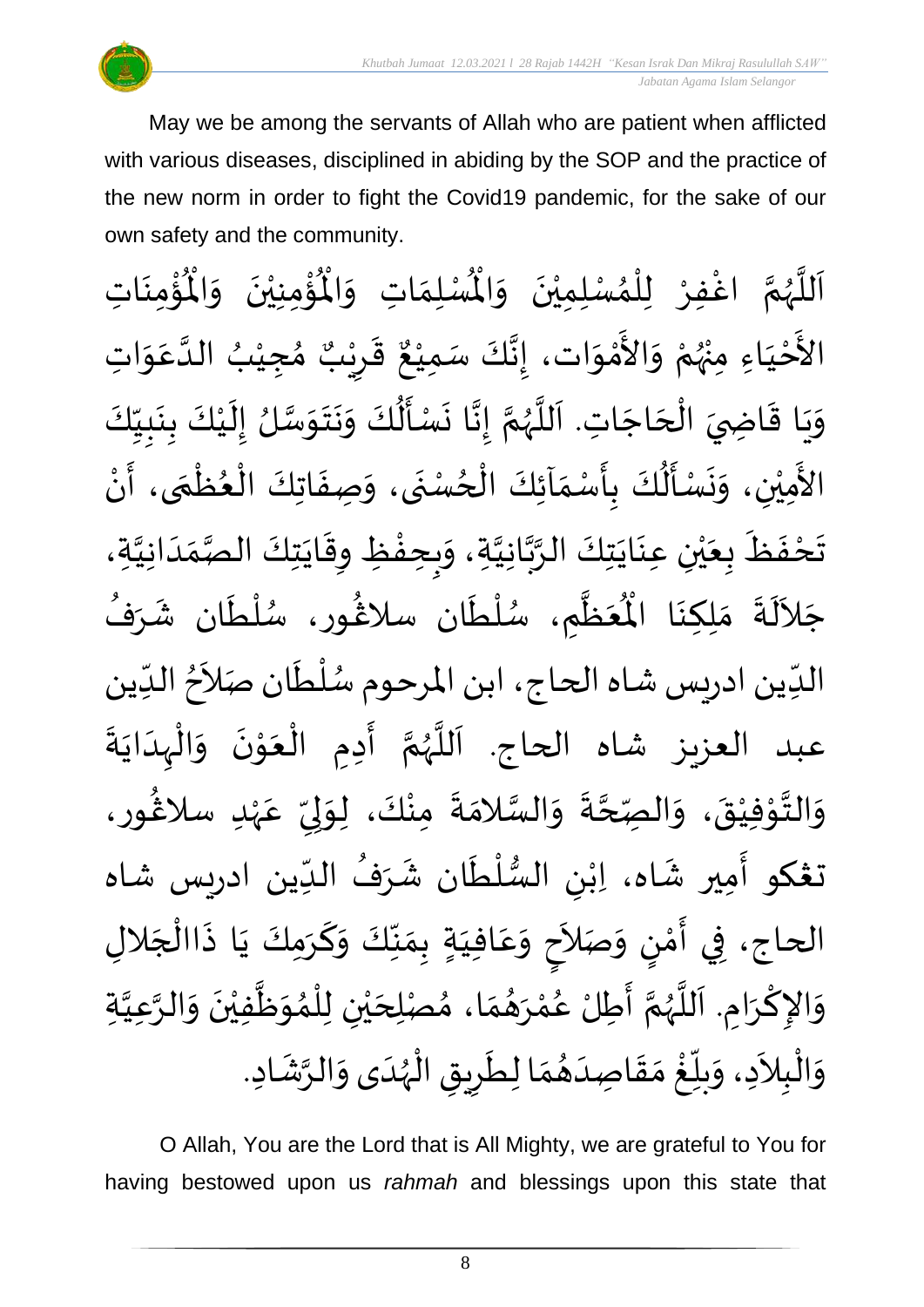

continues to prosper and progress, and that its residents remain united, under the auspices and leadership of our Ruler as the Head of Islamic affairs in this state.

O Allah, grant us guidance in performing the five obligatory prayers in congregation, fulfilling zakaat through Selangor Zakaat Board (LZS), and give away our wealth through *Perbadanan Wakaf Selangor* (Selangor Endowment Corporation) and *Tabung Amanah Pembangunan Islam Selangor* (Selangor Islamic Development Trust Fund), and to the orphans through *Yayasan Islam Darul Ehsan* (Darul Ehsan Islamic Foundation).

ن<br>م اَللَّهُمَّ يَا دَافِعَ الْبَلَاءِ، اِدْفَعْ عَنَّا هَذَا الْوَبَاءَ وَالْبَلَاءِ وَالْمَرَضَ ر<br>ر ا<br>آ ً<br>آ يَا دَافِعَ الْبَلَاءِ، اِدْفَعْ عَنَّا هَذَا الْوَبَاءَ وَالْبَلَاءِ وَالْمُ  $\frac{1}{2}$ ً<br>ا  $\frac{1}{1}$ ֦֧֦֧֦֦֧֦֧֦֧֦֧֦֧֧֦֧֝֟֓֓֓֜֜֓֓<br>**֡**  $\frac{1}{2}$  $\ddot{\phantom{0}}$  $\ddot{\phantom{0}}$  $\ddot{\ }$ ْ  $\ddot{\cdot}$  $\tilde{\phantom{a}}$ اتا<br>ج .<br>م ֦֧֦֦֧֝<u>֦</u>  $\ddot{\cdot}$ ْ ِ<br>ا َ ֦֧֦֧֦֧֦֧֦֧֦֜֜֜֜֜֜֜<br>֧ׅ֝֜֜֜֜֜֜֜֜֜֜֜֜֝֜֜<del>֛</del>  $\ddot{\phantom{0}}$  $\sim$  $\ddot{\phantom{0}}$  $\frac{1}{2}$ )<br>، .<br>وَالشَّدَائِدَ وَالْمِحَنَ، بِلُطْفِكَ يَا لَطِيْفُ إِنَّكَ عَلَى كُلِّ شَىْءٍ  $\frac{1}{2}$  $\overline{\phantom{a}}$  $\frac{1}{1}$ اند<br>ج  $\frac{1}{2}$ ْ  $\frac{1}{2}$ ُ ا<br>آ .<br>م ابا<br>تاریخچه  $\frac{1}{2}$ ُ  $\tilde{\mathbf{r}}$ َ ْ ُ <u>د</u><br>:  $\ddot{\phantom{0}}$  $\overline{\phantom{a}}$ . و<br>م وَبِالْإِجَابَةِ جَدِيْرٌ ّٰ<br>ٰ  $\ddot{\phantom{0}}$  $\ddot{\phantom{0}}$  $\ddot{\phantom{0}}$ ֦֧֦֧֦֧֦֧֦֧֦֧֜֜֜֜֜֓֓֓<br>֧֝֜֜֜֜֜֜֜֜֜֟֓֟ ر<br>خ  $\frac{1}{2}$ و<br>م قَدِيْرٌ ْ  $\frac{1}{2}$ يَّقِيِنَ ت م ا لِل و ہ<br>1  $\ddot{\cdot}$ ن ل ہ<br>1  $\frac{1}{2}$ اجُعَ  $\frac{1}{2}$ َ<br>ہ عَيْنِ وَ و<br>م ر<br>م ِ<br>ج أ  $\ddot{\tilde{}}$  $\frac{1}{2}$ ن<br>مت ر ا ق ور  $\ddot{\cdot}$ تِن ي ِ ذَٰ س<br>س ر ذ و<br>په  $\frac{1}{\alpha}$ ا و  $\ddot{\cdot}$ ِجن  $\frac{1}{2}$ زَوْر **فی** ۔<br>ج أ ہ<br>• ا ِمن  $\ddot{\cdot}$ ِ<br>ا رَ<br>هَبُ لَذَ ا ه  $\ddot{\cdot}$ بز ز<br>د بت<br>ب ِ<br>ا ر ا  $\frac{2}{3}$ ام  $\frac{1}{2}$ إِمَامًا. رَبَّنَا ءَاتِنَا فِى ٱلدُّنْيَا حَسَنَةً وَفِى و ابة ة  $\ddot{\cdot}$ .<br>حَسَنَ ا ح  $\frac{1}{1}$ جر<br>نبي  $\ddot{\cdot}$ و<br>سا ا ِِف ٱدل  $\ddot{\cdot}$ اتِن  $\tilde{\zeta}$ ء  $\tilde{1}$ ا  $\ddot{\cdot}$ بز ز<br>د بت<br>ب ِ<br>م رَبَّنَا ءَاتِنَا فِي الدَّنِّيَا حَسَنَةً وَفِي الْأَخِرَةِ حَسَنَةً وَقِنَا  $\ddot{\cdot}$ قِدَ ر<br>م و البة ة  $\ddot{\cdot}$ ِ<br>حَسَنَ ةِ ح ِرِ الأخرَ ِ ار ر<br>ذ .<br>ناب ٱلتَّ ذ ِ<br>م عَذَابَ ٱلنَّارِ ۞. **€** بة<br>أ اللَّهِ  $\tilde{\cdot}$ اد  $\frac{1}{2}$ عِبَادَ اللَّهِ، َٰ  $\tilde{\mathcal{L}}$ ي ذِي القُرْبَيْ  $\ddot{\phantom{0}}$ ور ہ<br>1  $\tilde{a}$ ا  $\ddot{\phantom{0}}$ ۔<br>اَلۡإِحۡسَـٰنِ وَإِيتَـٰ  $\frac{1}{2}$ ہ<br>1 َ<br>م ِل و د ہ<br>ا  $\frac{1}{2}$ ع ِٱل ب ر م أ ہ<br>ا ُ و<br>م ہ<br>م  $\tilde{\cdot}$ ي ذَ اَللَّهَ ذ ِن إ  $\frac{1}{2}$ كُمُ ر بة<br>ا  $\mu$  $\frac{1}{2}$ ع ر<br>1 حِظُڪُمُ ل  $\frac{1}{2}$ و و<br>د ِرِ ٱلۡبَغۡۤےِ ۤ<br>اِلۡبَغۡےِ ٓ یَا ہ<br>1 َ<br>م ِ و ر ۔<br>ح نك م ٱل و ہ<br>1 ،<br>م ءِ و  $\tilde{1}$ ا  $\tilde{\cdot}$ ش ح  $\frac{1}{2}$  $\ddot{\cdot}$ نِ اَلْفَ ہ<br>آ نَّهَىٰ عَ  $\ddot{\cdot}$  $\tilde{\cdot}$ ر<br>به  $\frac{1}{c}$ و  $\ddot{\cdot}$ ون ر ُو ر<br>حم ك  $\ddot{\cdot}$ ذ  $\ddot{\phantom{0}}$ تَذَكَّرُونَ ۞

ْ فَاذْكُرُواْ اللّهَ الْعَظِيْمَ يَذْكُرْكُمْ وَاشْكُرُوْهُ عَلَى نِعَمِهِ يَزِدْكُمْ، و<br>و <u>و</u> ֦֧֦֧֦֧֦֧֦֧֦֧֦֧֦֧֦֧֦֧֦֧֦֧<br>**֧**֧֓֝  $\ddot{\cdot}$ ْ ا<br>م ْ  $\ddot{\phantom{0}}$  $\frac{1}{2}$  $\overline{\mathbf{1}}$ .<br>م  $\frac{1}{2}$ י<br>י **ہ**<br>د <u>ل</u> ْ  $\tilde{\cdot}$ ْ <u>ہ</u> <u>ہ</u> ْ  $\ddot{\phantom{0}}$ ्<br>र ំ<br>រ  $\frac{1}{2}$ ֦֧֦֧֦֧֦֧֦֧֦֧֦֜֜֜֜֜֜<br>**֧** وَاسْأَلُوْهُ مِنْ فَضْلِهِ يُعْطِكُمْ وَلَذِكْرُ اللّهِ أَكْبَرُ وَاللّهُ يَعْلَمُ مَا ์ $\frac{1}{2}$ ُ<br>∕∙ بر<br>آ ْ  $\ddot{\cdot}$ ์<br>; و<br>♦  $\frac{1}{2}$ بر ْ  $\frac{1}{2}$ **ہ**<br>د ؚ<br>م  $\tilde{\mathbf{r}}$ ้ ْ <u>ہ</u> ْ ′<br>ይ<br>\  $\ddot{\cdot}$ ْ  $^{\circ}$ י<br>י ⁄<br>∮  $\frac{1}{2}$  $\frac{1}{2}$ .  $\ddot{\phantom{0}}$ تَصْنَعُونَ  $\frac{1}{2}$  $\ddot{\phantom{0}}$  $\frac{1}{2}$